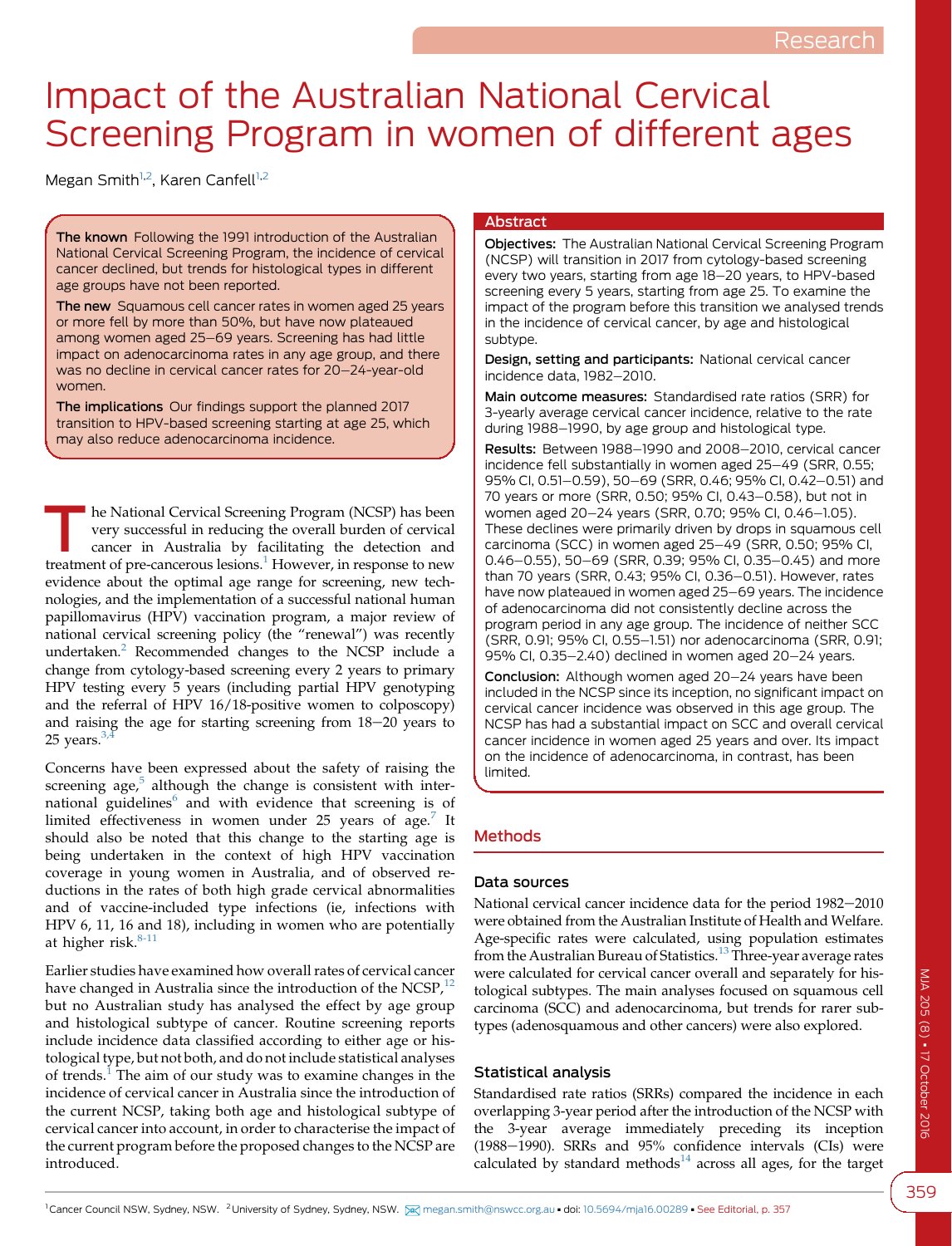screening group  $(20-69$ -year-old women), and for the age groups  $25-49$ ,  $50-69$  and  $>70$  years. Incidence rate ratios were calculated for the  $20-24$  years age group (as a single [non-composite] age group it could not be standardised). Joinpoint regression was undertaken to assess whether trends had been consistent over time and to estimate the annual percentage change in incidence. Joinpoint analysis fits the simplest trend model (fewest changes in trends) consistent with the data. To avoid overfitting, we restricted analyses to a maximum of two joinpoints (three trends) across the study period, with the a priori hypothesis that rates declined after the beginning of the NCSP, but allowing for the possibility that this decline had slowed during the second decade of the program, as suggested by visual inspection of the overall rates.

Statistical analysis was performed in SAS 9.3 (SAS Institute) and Joinpoint 4.2.0.2 (Surveillance Research Program, National Cancer Institute [USA]).

#### Ethics approval

Ethics approval was not required for the study, as only aggregated data were analysed.

### Results

During 1982-2010, 26 236 cases of cervical cancer were registered in Australia (SCC, 18 626; adenocarcinoma, 4460; adenosquamous, 1080; other types, 2070). Since 1988-1990, the incidence of cervical cancer has declined, both overall and in all age groups examined, except for women aged  $20-24$  years. The reductions in incidence between 1988-1990 and 2008-2010 were primarily driven by declines in the rates of SCC (by 50%, 61% and 57% in women aged  $25-49$ ,  $50-69$  and 70 years or more respectively) (Box 1).

Joinpoint analysis indicated that the reduction in the incidence of SCC in women aged  $25-49$  years occurred mostly during the period 1990 $-2002$  ([Box 2,](#page-2-0) [Box 3](#page-3-0)), without significant change outside this period. For women aged 50-69 years, SCC incidence was dropping prior to the introduction of the NCSP, with a stronger decline between 1994 and 2004, but without change from 2005 ([Box 2,](#page-2-0) [Box 3\)](#page-3-0). The change from a decline to a plateau in the incidence of SCC around 2002-2004 was statistically significant for both age groups ( $P < 0.001$ ). For women aged 70 years or more, the incidence of SCC declined before the introduction of the NCSP, but more rapidly from 1995 ([Box 2](#page-2-0), [Box 3\)](#page-3-0). For women aged 50-69 or 70 years or more, SCC incidence was thus dropping before the NCSP,

but the subsequent rates of decrease were greater; these changes in trend were statistically significant ( $P < 0.001$ ). There were no significant trends in SCC incidence in women aged 20-24 years before the inception of the NCSP, although point estimates suggest an increase until 1986, followed by a decline from 1987 to 1992, then a small, non-significant increase in SCC incidence from 1993. There were similarly no statistically significant trends in the overall incidence of cervical cancer in women aged 20-24 years before or after the start of the NCSP.

The incidence of adenocarcinoma across all ages was 18% lower in 2008-2010 than during 1988-1990. The difference was statistically significant for women aged  $25-49$  years, but not for other age groups (Box 1). However, there was no consistent downward trend for any age group ([Box 4](#page-3-0)).

Rates of adenosquamous cancer were low, but the relative reduction and timing of the change in its incidence since 1988–1990 were similar to those for SCC in women aged  $25-49$  and  $50-69$  years ([Appendix,](https://www.mja.com.au/sites/default/files/issues/205_08/10.5694mja16.00289_Appendix.pdf) Figures 1 and 2); case numbers among women aged  $20-24$  years were too small for analysis. The rate of other cervical cancer types appeared to decline across the entire period  $1982-2010$ , without any change that could be related to the beginning of the NCSP, although absolute rates were small and the decline was not significant for women aged  $20-24$  or 70 years or more [\(Appendix](https://www.mja.com.au/sites/default/files/issues/205_08/10.5694mja16.00289_Appendix.pdf), Figure 1 and Table 1). Prior to the start of the NCSP, other cervical cancers comprised a larger proportion of cervical cancers in women aged  $20-24$  years than for other age groups, although their incidence was still very low; they are now extremely rare in this age group ([Appendix](https://www.mja.com.au/sites/default/files/issues/205_08/10.5694mja16.00289_Appendix.pdf), Tables 2 and 3).

#### **Discussion**

Our analysis confirmed that SCC and overall cervical cancer rates have declined dramatically in women aged 25 years and over since the inception of the NCSP in Australia, but neither has declined in women aged 20-24 years. The overall decline among women aged 70 years or more, who are outside the target age range for screening, was understandably delayed compared with those for women aged 25-49 and 50-69 years, but the overall reduction is now comparable with that in the two younger age groups. While some women continue to be screened after age 69, their number is much smaller than for women in the target age range, $\frac{1}{1}$  $\frac{1}{1}$  $\frac{1}{1}$  and screening seems unlikely to explain a reduction in incidence of the magnitude measured. This suggests that the benefits of screening

1 Cervical cancer incidence (per 100 000 women) and standardised rate ratios (SRRs) comparing the 3-year average incidence of cervical cancer during 2008-2010 with the 3-year average incidence immediately prior to inception of the National Cervical Screening Program (1988–1990), by histological cancer type and age group

|                              | Squamous cell carcinoma |                  | Adenocarcinoma         |               |                  | All cervical cancer    |               |                  |                        |
|------------------------------|-------------------------|------------------|------------------------|---------------|------------------|------------------------|---------------|------------------|------------------------|
|                              | 1988–<br>1990           | $2008 -$<br>2010 | <b>SRR</b><br>(95% CI) | 1988-<br>1990 | $2008 -$<br>2010 | <b>SRR</b><br>(95% CI) | 1988-<br>1990 | $2008 -$<br>2010 | <b>SRR</b><br>(95% CI) |
| All ages                     | 9.9                     | 4.5              | $0.46(0.43 - 0.49)$    | 2.0           | 1.6              | $0.82(0.72 - 0.93)$    | 13.5          | 7.0              | $0.51(0.49 - 0.54)$    |
| $20 - 69$ years              | 13.2                    | 6.1              | $0.46(0.43 - 0.50)$    | 2.7           | 2.3              | $0.84(0.73 - 0.96)$    | 18.0          | 9.3              | $0.52(0.49 - 0.55)$    |
| $20 - 24$ years*             | 1.5                     | 1.3              | $0.91(0.55 - 1.51)$    | 0.4           | 0.4              | $0.91(0.35 - 2.40)$    | 2.6           | 1.8              | $0.70(0.46 - 1.05)$    |
| $25 - 49$ years <sup>t</sup> | 13.4                    | 6.7              | $0.50(0.46 - 0.55)$    | 3.2           | 2.7              | $0.83(0.70 - 0.97)$    | 18.9          | 10.3             | $0.55(0.51 - 0.59)$    |
| $50-69$ years <sup>†</sup>   | 16.7                    | 6.6              | $0.39(0.35 - 0.45)$    | 2.6           | 2.2              | $0.86(0.67-1.10)$      | 21.7          | 10.0             | $0.46(0.42 - 0.51)$    |
| $>$ 70 years <sup>†</sup>    | 16.8                    | 7.2              | $0.43(0.36 - 0.51)$    | 2.8           | 2.0              | $0.71(0.50 - 1.02)$    | 22.7          | 11.4             | $0.50(0.43 - 0.58)$    |

\* Results presented as age-specific incidence rates and age-specific incidence rate ratios. † Results presented as age-standardised incidence rates and standardised rate ratios, using the Australian 2001 Standard Population.<sup>13</sup>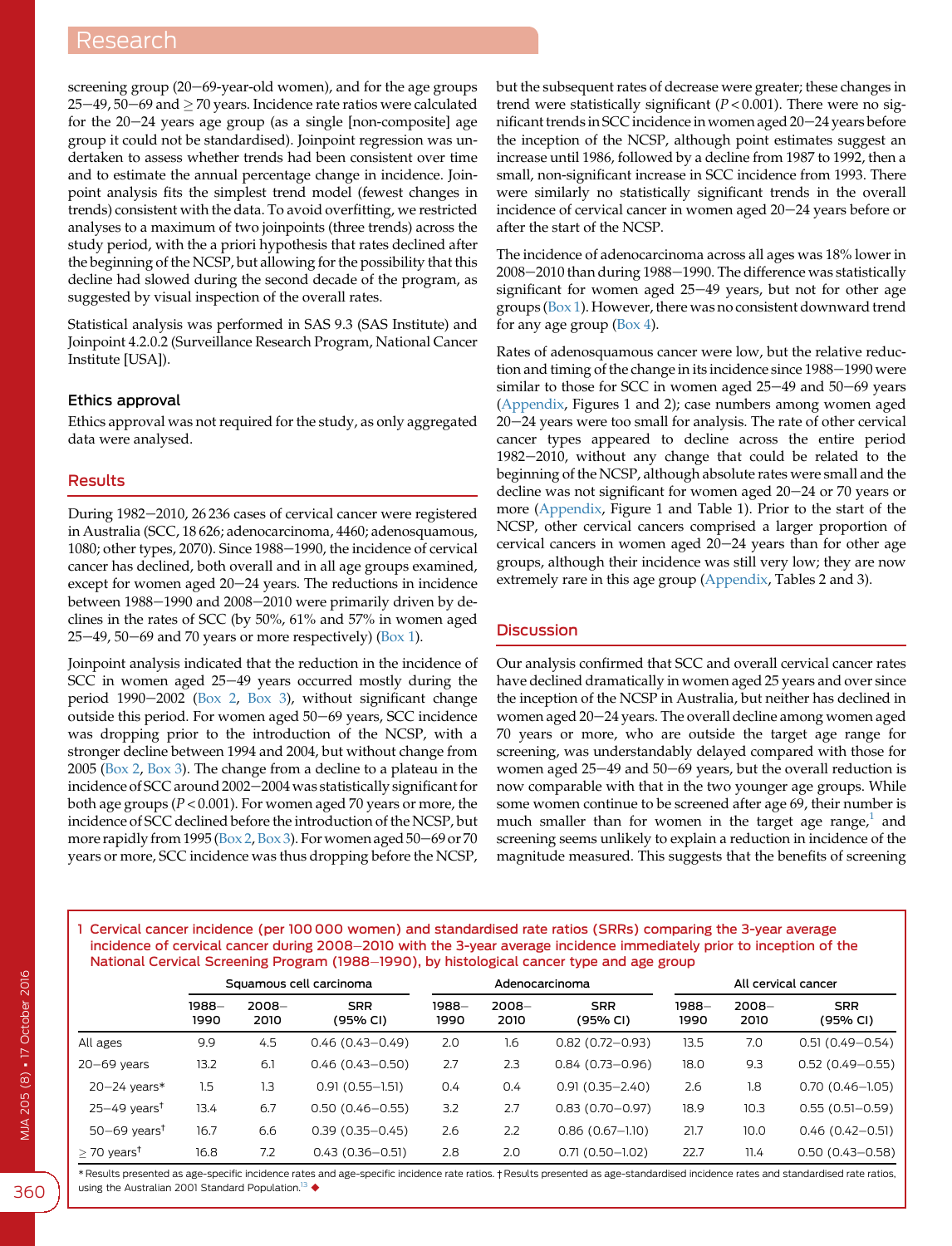Research

<span id="page-2-0"></span>

The dashed line represents the start of the National Cervical Screening Program in Australia. Rates for all ages and for the age groups 25-49, 50-69 and  $\geq$  70 years were standardised, using the Australian 2001 Standard Population.<sup>[13](#page-5-0)</sup> The annual percentage changes in incidence rates are included for periods when the change was significant at P < 0.05. \* Results for the age group 20-24 years are depicted twice; the vertical axis scale in panel C is the same as for the other age groups, to assist comparison, while panel B uses a compressed vertical axis for clearer display.  $\blacklozenge$ 

have extended beyond the screening end age in Australia, consistent with case-control data from England and Wales. $15$ 

Trends in the incidence of adenocarcinoma since the introduction of organised screening have been less uniform, consistent with findings in other settings of a limited impact of cytology-based cervical screening on adenocarcinoma rates[.16,17](#page-5-0) This difference has been attributed to the facts that cells from precursor lesions in the endocervical canal are more difficult to sample, and that glandular cells are more difficult to interpret than squamous cells.<sup>[1](#page-4-0)</sup>

A reduction in the incidence of types of cervical cancer other than SCC was also observed, but appears unconnected with the NCSP, as it occurred throughout the entire study period. It could reflect

361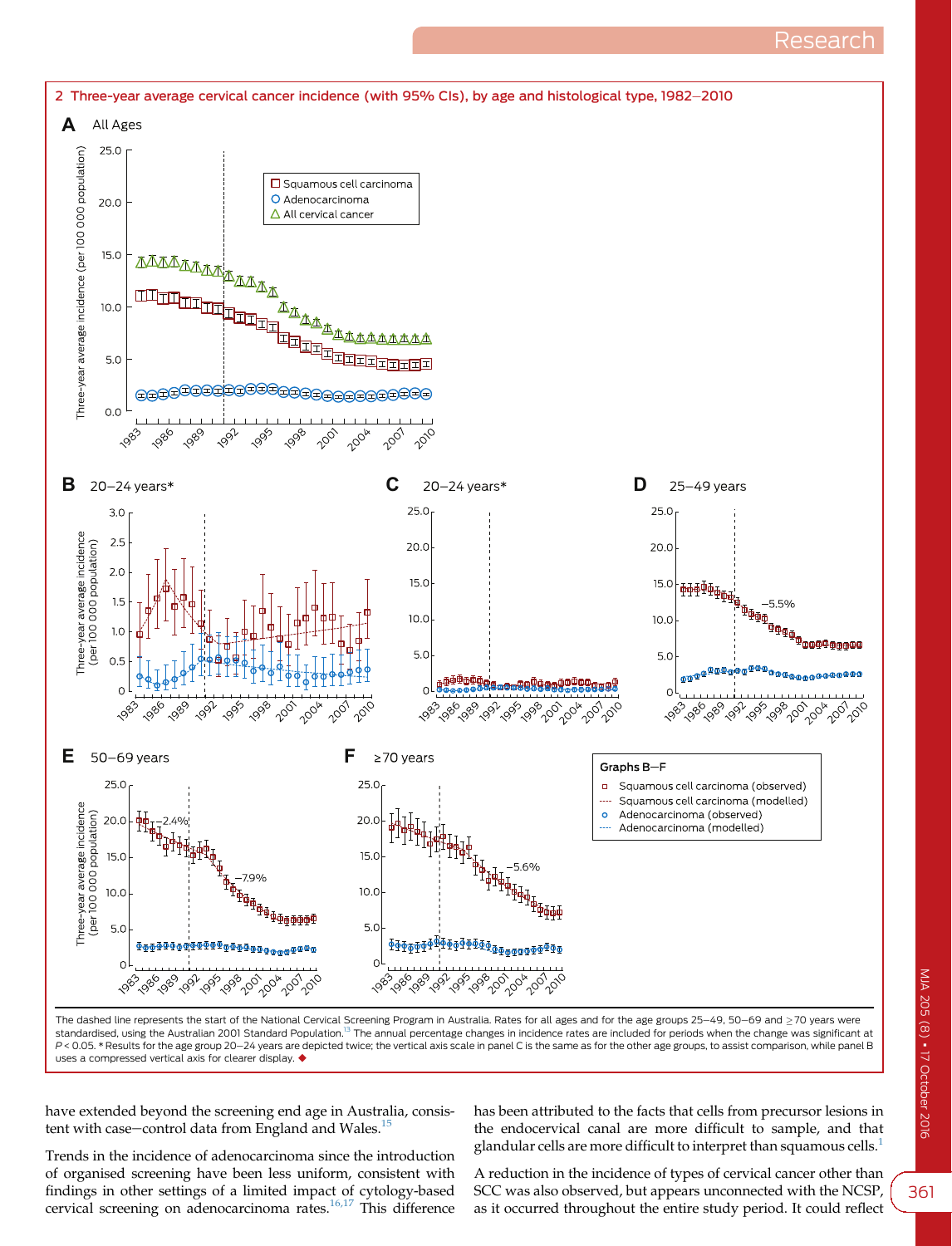<span id="page-3-0"></span>

| 3 Annual percentage change in the 3-year average incidence of |
|---------------------------------------------------------------|
| squamous cell carcinoma, by age                               |

| Age group/period | Annual change in incidence (95% CI) | P       |
|------------------|-------------------------------------|---------|
| $20 - 24$ years  |                                     |         |
| 1983-1986        | 23.1% (-14.2% to 76.6%)             | 0.24    |
| 1987-1992        | $-13.4\%$ ( $-26.3\%$ to 1.7%)      | 0.08    |
| 1993-2009        | $2.2\%$ (-0.4% to 4.8%)             | 0.09    |
| $25 - 49$ years  |                                     |         |
| 1983-1989        | $-0.8\%$ ( $-1.7\%$ to 0.2%)        | 0.12    |
| 1990-2002        | $-5.5\%$ ( $-5.9\%$ to $-5.2\%$ )   | < 0.001 |
| 2003-2009        | $-0.01\%$ ( $-1.0\%$ to 0.9%)       | 0.99    |
| $50-69$ years    |                                     |         |
| 1983-1993        | $-2.4\%$ ( $-3.1\%$ to $-1.7\%$ )   | < 0.001 |
| 1994-2004        | $-7.9\%$ ( $-8.7\%$ to $-7.1\%$ )   | < 0.001 |
| 2005-2009        | $0.9\%$ (-1.8% to 3.6%)             | 0.5     |
| $>$ 70 years     |                                     |         |
| 1983-1994        | $-1.9\%$ ( $-2.6\%$ to $-1.1\%$ )   | < 0.001 |
| 1995-2009        | $-5.6\%$ ( $-6.1\%$ to $-5.1\%$ )   | < 0.001 |

improvements in clinical follow-up that may have led to improved identification of endometrial cancer that might previously have been misclassified as cervical cancer.

Our findings are timely, given the renewal of the NCSP and the changes in screening policy that will take effect in 2017. After considering the balance of benefits and harms, as recommended by the Australian Screening Framework,<sup>[18](#page-5-0)</sup> the Medical Services Advisory Committee (MSAC) recommended that from 2017 women under 25 years of age no longer be screened.<sup>[3](#page-4-0)</sup> Our findings support this recommendation: although women aged  $20-24$  years have been included in the NCSP for more than 20 years, there has been no significant impact on the incidence of either SCC or of cervical cancer overall in this age group. These women also now have a substantially lower risk of cervical cancer because of HPV vaccination. Women under 25 years of age in 2017 will have been offered HPV vaccination at school before they were 15 years old, and the three-dose vaccine uptake rate in these women exceeds 70%.<sup>[19](#page-5-0)</sup> The prevalence of vaccine-included HPV types is already very low among women under 25, even among unvaccinated women and woman at potentially higher risk.<sup>[9-11](#page-5-0)</sup> High grade cytological abnormality rates have fallen in this age group, $8$  even though uptake of vaccination in cohorts where this reduction has already been reported was less than 70%, and its efficacy may have been reduced by prior exposure to the virus because these women were vaccinated as young women or older adolescents. Both direct protection and indirect protection for unvaccinated women via herd immunity is likely to be even greater in younger birth cohorts:<sup>[9](#page-5-0)</sup> direct protection because females vaccinated as younger adolescents have higher vaccination coverage and lower rates of HPV exposure prior to vaccination; indirect protection because more of the population has since been vaccinated, and because boys are now offered vaccination. $20$ 

While screening women under 25 years of age does not appear to substantially affect the incidence of cervical cancer among  $20-24$ year-old women, it is possible that it might reduce cancer rates among women aged  $25-29$  years by detecting and treating precancerous lesions before the age of 25. This possibility could not be directly assessed in our study, but data from a UK case-control study suggest that being screened between the ages of 22 and 24 years does not reduce the risk of cancer for women aged 25-29 years.<sup>[7](#page-4-0)</sup> An important change to the NCSP from 2017 is that women will receive explicit invitations to attend screening, receiving the first close to their 25th birthday. A switch from a reminder-based to an invitation-based program was a key recommendation of the



4 Incidence rate ratios (with 95% CIs) comparing the 3-year average cervical incidence with the 3-year average immediately



Data for the age groups 25-49, 50-69 and  $\geq$  70 years are presented as standardised rate ratios, using the Australian 2001 Standard Population.<sup>[13](#page-5-0)</sup> Data for the 20-24 years age group are presented as age-specific incidence rate ratios.  $\blacklozenge$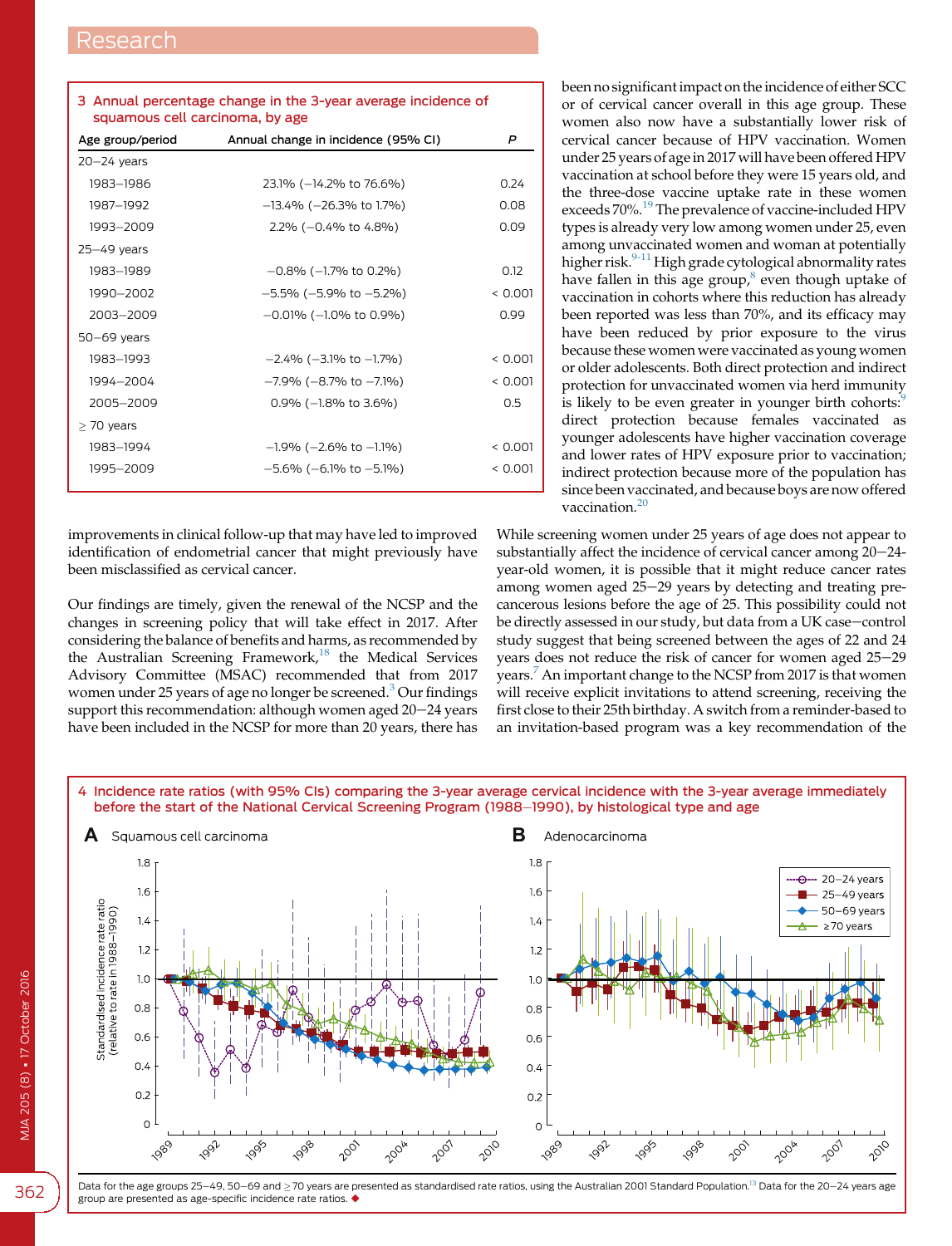<span id="page-4-0"></span> $MSAC<sub>i</sub><sup>3</sup>$  and modelling indicates this change will have an important impact on the effectiveness of the program in young women, and on the program overall. $^{21}$  $^{21}$  $^{21}$  A wide range of program designs were modelled, and it was estimated that inviting women at age 25 would reduce cervical cancer incidence across all ages by about 2% compared with an otherwise identical program without invitations (in which case screening would probably commence more gradually between the ages of 25 and 29 years).<sup>[21](#page-5-0)</sup>

An alternative explanation for our finding that the incidence of SCC and of cervical cancer overall in women aged 20-24 years did not decrease after the start of the NCSP is that the impact of the program has been limited by falling screening participation in this age group. However, while their 2-year participation rates have fallen since reporting began  $(1996-1997)$ , there have been similar falls in participation rates for women aged  $25-29$  and  $30-34$  years, among whom cancer rates have declined.<sup>22</sup> Additionally, participation by women aged  $20-24$  years has mainly fallen since 2006-2007, and this would be unlikely to have affected our findings, because the reductions in cancer incidence in other age groups predominantly occurred within the first  $10-15$  years of the organised screening program, with little change in rates in recent years.

Another possibility is that screening women aged  $20-24$  years has suppressed a rise in cervical cancer that would otherwise have followed a hypothetical increase in risk behaviour among young women (eg, first intercourse or more sexual partners at a younger age). The results of sexual behaviour surveys are inconclusive as to whether such an increase has occurred, and therefore about whether it would affect our findings. Data from a national population-based survey of sexual behaviour indicate that the median age at first vaginal intercourse was the same for women aged  $20-24$  years before and immediately after the start of the NCSP (ie, women born 1965 $-1974$ ) as it was for women who were  $20-24$  years old during the remainder of period covered by our analysis (ie, women born 1975–1990).<sup>[23](#page-5-0)</sup> However, this study also reported a difference between these cohorts in the proportion of women who reported first intercourse before the age of 16 years (a rise from 12.7% to 18.2%).<sup>[23](#page-5-0)</sup> There are no data on the number of sexual partners before the age of 20 years that would allow a comparison of these cohorts. Although we cannot exclude an increase in risk behaviour, it seems unlikely that it would fully explain the observed stable incidence of cervical cancer among  $20-24$ -year-old women because, given the magnitude of the reductions in rates in other age groups, it presupposes that a major increase in risk behaviour coincided with the period of the NCSP.

A limitation of our analysis is that cervical cancer incidence rates reported here were not adjusted for hysterectomy rates, as data for this factor were not available for the entire study period. This

limitation is common to all routine reports on cervical cancer incidence in Australia,<sup>8</sup> but it means that the denominator does not perfectly reflect the true population at risk of cervical cancer. We may therefore have underestimated the incidence of cervical cancer in older women. However, this limitation would not affect our findings for women aged  $20-24$  years, and would probably have only a small impact on our findings for those aged  $25-49$  years. Reductions in rates for older women may have been overestimated if part of the drop was attributable to rates of hysterectomy increasing since the mid-1990s, but survey data suggest that they did not. $24,25$  Further, as the overall reductions in cancer incidence were substantial, they are unlikely to be fully explained by changes in hysterectomy rates.

The current NCSP has been highly successful in reducing the incidence of squamous cervical cancer in Australia, by at least 50% in women aged 25 years or more. However, its effectiveness has been limited among women under 25, and in reducing adenocarcinoma rates. Further, as participation in screening has plateaued (and is falling in some age groups), cervical cancer incidence also appears to have plateaued, if at a lower level than before the program. The National HPV Vaccination Program and the renewed NCSP have the potential to mitigate these limitations. HPV vaccination will provide protection for younger women, while both HPV vaccination and HPV-based screening are expected to reduce adenocarcinoma rates.<sup>[26](#page-5-0)</sup> It is estimated that the renewed NCSP will reduce cervical cancer incidence and mortality by at least a further  $20\%,^{3,4,21}$  assuming that active invitations and recalls are effective in achieving high participation rates. In the longer term, the combination of HPV vaccination and the renewed NCSP is predicted to reduce cervical cancer incidence by about 70% below what would have been expected without program change and vaccination, $4$  and will therefore further reduce the burden of cervical cancer among women in Australia.

Acknowledgements: We thank the Australian Institute of Health and Welfare Cancer and Screening Unit for providing data from the Australian Cancer Database for this study. We thank Yoon Jung Kang for repeating and checking our statistical calculations. Karen Canfell receives salary support from the National Health and Medical Research Council (Career Development Fellowship APP1082989). Megan Smith was awarded funding by the University of Sydney Postgraduate Research Support Scheme to partially reimburse travel expenses incurred to present these (and other) research findings at HPV2015 (Lisbon, 2015).

Competing interests: Karen Canfell is co-principal investigator of an investigator-initiated trial of cytology and primary HPV screening in Australia ("Compass"; NCT02328872), which is conducted and funded by VCS, a government-funded health promotion charity. VCS has received equipment and a funding contribution for the Compass trial from Roche Molecular Systems and Ventana USA. Karen Canfell is also a Principal Investigator on "Compass NZ" (ACTRN12614000714684), which is conducted and funded by Diagnostic Medlab (DML; now: Auckland District Health Board). DML received equipment and funding contributions for the Compass trial from Roche Molecular Systems. Neither Karen Canfell nor her institution (Cancer Council NSW) on her behalf received direct funding from industry for this trial or any other project.

Received 10 Mar 2016, accepted 24 May 2016.

 $\circ$  2016 AMPCo Pty Ltd. Produced with Elsevier B.V. All rights reserved.

- 1 Australian Institute of Health and Welfare. Cervical screening in Australia 2011-2012 (AIHW Cat. No. CAN 79: Cancer Series No. 82). Canberra: AIHW, 2014. [http://www.aihw.gov.au/WorkArea/DownloadAsset.](http://www.aihw.gov.au/WorkArea/DownloadAsset.aspx?id=60129547030) [aspx?id](http://www.aihw.gov.au/WorkArea/DownloadAsset.aspx?id=60129547030)=[60129547030](http://www.aihw.gov.au/WorkArea/DownloadAsset.aspx?id=60129547030) (accessed July 2016).
- 2 Australian Government Department of Health. National Cervical Screening Program: overview of the renewal. 2014. [http://www.cancerscreening.gov.au/internet/](http://www.cancerscreening.gov.au/internet/screening/publishing.nsf/Content/overview-of-the-renewal) [screening/publishing.nsf/Content/overview-of-the](http://www.cancerscreening.gov.au/internet/screening/publishing.nsf/Content/overview-of-the-renewal)[renewal](http://www.cancerscreening.gov.au/internet/screening/publishing.nsf/Content/overview-of-the-renewal) (accessed Jan 2015).
- 3 Australian Government, Medical Services Advisory Committee. MSAC outcomes. Application No. 1276  $-$  Renewal of the National Cervical

Screening Program. Apr 2014. [http://www.msac.gov.](http://www.msac.gov.au/internet/msac/publishing.nsf/Content/D924E2F768B13C4BCA25801000123B9E/$File/1276%20-%20Final%20MSAC%20PSD%20-%20NCSP%20Renewal.pdf) [au/internet/msac/publishing.nsf/Content/D924E2](http://www.msac.gov.au/internet/msac/publishing.nsf/Content/D924E2F768B13C4BCA25801000123B9E/$File/1276%20-%20Final%20MSAC%20PSD%20-%20NCSP%20Renewal.pdf) [F768B13C4BCA25801000123B9E/\\$File/1276%20-%](http://www.msac.gov.au/internet/msac/publishing.nsf/Content/D924E2F768B13C4BCA25801000123B9E/$File/1276%20-%20Final%20MSAC%20PSD%20-%20NCSP%20Renewal.pdf) [20Final%20MSAC%20PSD%20-%20NCSP%](http://www.msac.gov.au/internet/msac/publishing.nsf/Content/D924E2F768B13C4BCA25801000123B9E/$File/1276%20-%20Final%20MSAC%20PSD%20-%20NCSP%20Renewal.pdf) [20Renewal.pdf](http://www.msac.gov.au/internet/msac/publishing.nsf/Content/D924E2F768B13C4BCA25801000123B9E/$File/1276%20-%20Final%20MSAC%20PSD%20-%20NCSP%20Renewal.pdf) (accessed Aug 2016).

- 4 Cancer Council Australia, Cervical Cancer Prevention Guidelines Working Party. Draft clinical management guidelines for the prevention of cervical cancer. Sydney: Cancer Council Australia, 2016. [http://wiki.cancer.org.au/](http://wiki.cancer.org.au/australia/Guidelines:Cervical_cancer/Prevention) [australia/Guidelines:Cervical\\_cancer/Prevention](http://wiki.cancer.org.au/australia/Guidelines:Cervical_cancer/Prevention) (accessed Feb 2016).
- 5 Farnsworth A. Changes to cervical screening in Australia: applying lessons learnt. Med J Aust 2014;

201: 245-246. [https://www.mja.com.au/journal/2014/2](https://www.mja.com.au/journal/2014/201/5/changes-cervical-screening-australia-applying-lessons-learnt) [01/5/changes-cervical-screening-australia-applying](https://www.mja.com.au/journal/2014/201/5/changes-cervical-screening-australia-applying-lessons-learnt)[lessons-learnt](https://www.mja.com.au/journal/2014/201/5/changes-cervical-screening-australia-applying-lessons-learnt)

- 6 International Agency for Research on Cancer. Cervix cancer screening (IARC Handbooks of Cancer Prevention, volume 10). Lyon: IARC Press, 2005. [http://screening.iarc.](http://screening.iarc.fr/doc/HANDBOOK10.pdf) [fr/doc/HANDBOOK10.pdf](http://screening.iarc.fr/doc/HANDBOOK10.pdf) (accessed July 2016).
- 7 Sasieni P, Castanon A, Cuzick J. Effectiveness of cervical screening with age: population based case-control study of prospectively recorded data. BMJ 2009; 339: b2968.
- 8 Australian Institute of Health and Welfare. Cervical screening in Australia 2012-2013 (AIHW Cat. No.